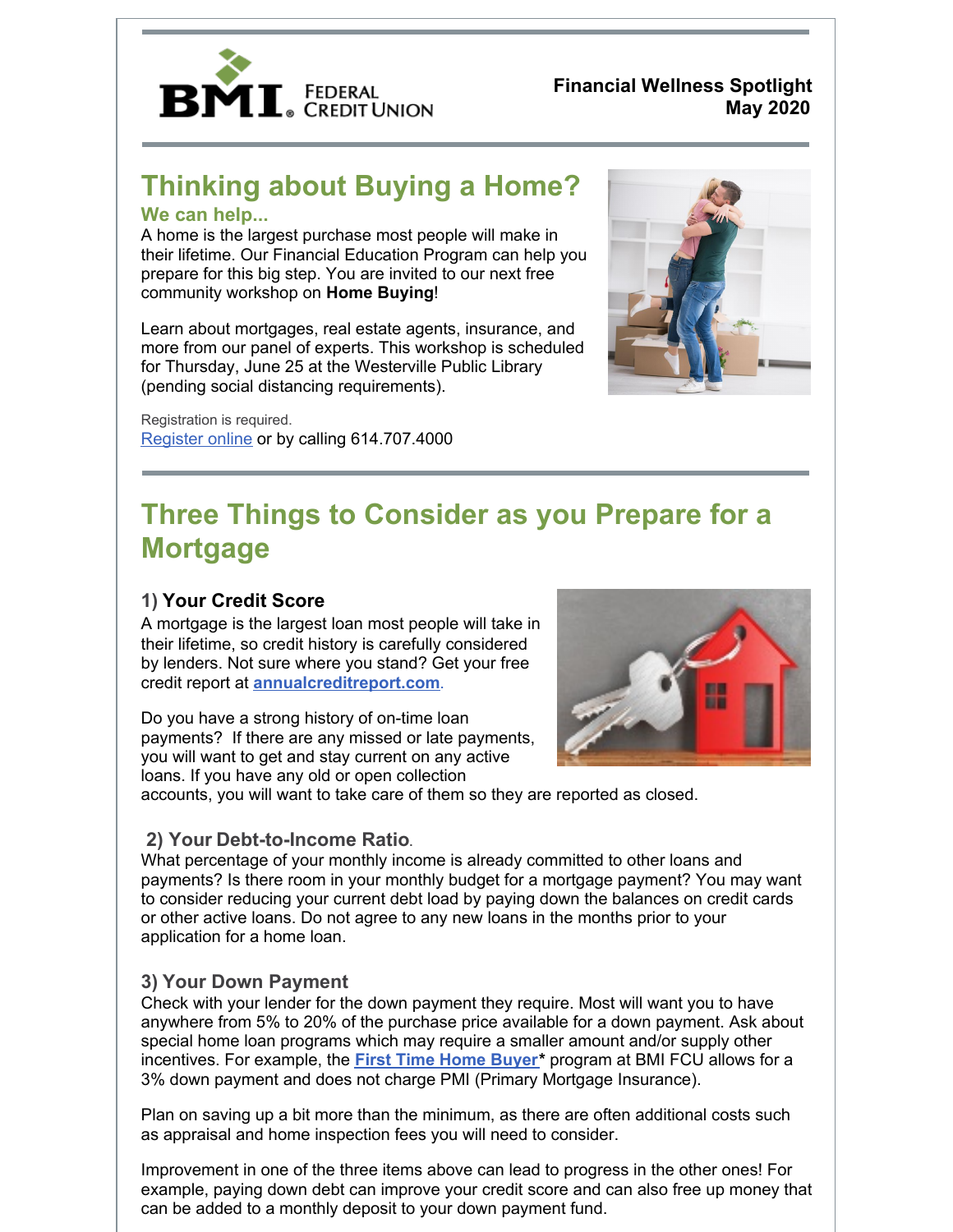## **Ready to take the next step?**

Find short, mobile friendly modules about about home buying, mortgages and credit at the BMI Federal Credit Union Online [Learning](https://www.bmifcu.org/onlinelearning.html) Center.



- Find articles and tools about home buying, mortgages, insurance and more in our Home Buying [Collection.](https://bmifcu.learnbanzai.com/wellness/topics/housing)
- Looking for support in preparing for home buying? Schedule a free phone session with a Certified Financial [Counselor](https://www.bmifcu.org/financial_coach.html) for assistance with credit building, saving plans, debt repayment strategies and more.
- Schedule a phone call to speak with a [Mortgage](https://www.bmifcu.org/callrequest.html) Officer at BMI Federal Credit Union.
- Learn about and/or apply for a **BMI Federal Credit Union mortgage**.

BMI [FCU](https://www.bmifcu.org/) is committed to improving the financial lives of our members and the community we serve. Our award-winning Financial Education Program offers financial education opportunities to our members and the community. Financial Coaching, workshops, and online education are available.

### **Follow us on Social Media**



## **[www.bmifcu.org](https://www.bmifcu.org/index.html) | 614.707.4000**



#### **Contact:**

**Nancy Sullivan Graf, CCUFC Financial Education Manager** [n\\_graf@bmifcu.org](mailto:n_graf@bmifcu.org) 614.707.4124

\*First Time Homebuyer Program for owner occupied properties in Ohio only.

BMI FCU offers mortgage applications to everyone who lives, works, worships or attends school in Franklin, Licking, Fairfield, Pickaway, Madison, Union, Delaware or Morrow County.

Rates, terms, and conditions are subject to change and may vary based on creditworthiness, qualifications and collateral conditions. All loans are subject to approval. Rates available on conventional owner-occupied single family purchases and refinances. Rates for First Time Home Buyer, second/vacation home loans, and loans over \$510,400.00 will be higher. Discount points are available to reduce your rate. Payments stated include principal and interest only and does not include tax or insurance, your actual payment may be larger. No pre-payment penalty. The annual percentage rate is the cost of credit over the loan expressed as an annual rate. APR may vary. The final APR will be based on the final loan amount and applicable finance charges. Loans with over 80% loan-to-value require Private Mortgage Insurance (PMI) and the APR may be subject to increase. The closing costs are estimates only.

BMI Federal Credit Union is open to everyone who lives, works, worships or attends school in Franklin, Licking, Fairfield, Pickaway, Madison, Union, Delaware or Morrow County. This credit union is federally insured by the National Credit Union Administration. Additional coverage up to \$250,000 provided by Excess Share Insurance